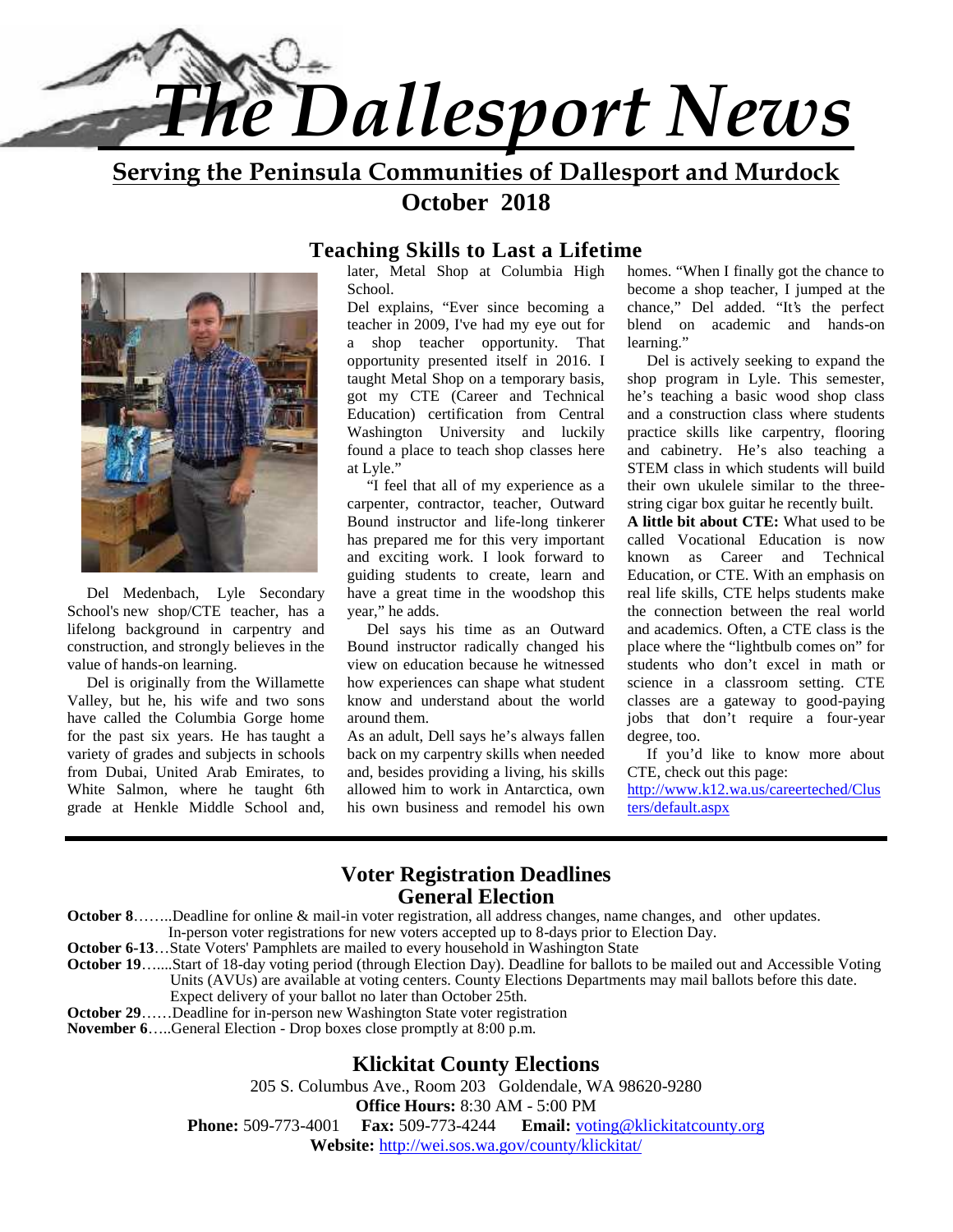### **Book Report By Judy Bane**

**"Twisted Prey" by John Sandford** "Lucas Davenport confronts an old nemesis, now a powerful U.S. senator, in the thrilling new novel in the #1 New York Times-best-selling Prey series. Lucas Davenport had crossed paths with her before. A rich psychopath, Taryn Grant had run successfully for the U.S. Senate, where Lucas had predicted she'd fit right in. He was also convinced that she'd been responsible for three murders, though he'd never been able to prove it. Once a psychopath had gotten that kind of rush, though, he or she often needed another fix, so he figured he might be seeing her again. He was right. A federal marshal now, with a very wide scope of investigation, he's heard rumors that Grant has found her seat on the Senate intelligence committee, and the contacts she's made from it, to be very ... useful. Pinning those rumors down was likely to be just as difficult as before, and considerably more dangerous. But they had unfinished business, he and Grant. One way or the other, he was going to see it through to the end"

John Sandford is a favorite author of mine. Well written, easy to read and an engaging well told story. You can't go wrong with this guy.

#### **Columbia Gorge Genealogical Society October 20, 2018**

The Columbia Gorge Genealogical Society and the Family History Center are co-sponsoring a FREE Family History Workshop

on Saturday, October 20, 2018 at The Church of Jesus Christ of Latter-Day- Saints in Hood River.

The workshop is for all levels of genealogy research from beginners to advanced.

There will be door prizes and lunch may be purchased for \$5.00 or you may bring your own.

Classes include Beginning Genealogy, DNA, using foreign records, using Facebook for family history and more.

The church is located on 1825 May Street in Hood River. Registration begins at 8:30am, workshop begins at 9:00am and runs till 2:00pm. Public is welcome!

#### **Singers Wanted**

Cascade Singers community choir is beginning its fall season. The Singers meet under the direction of Miles Thoming-Gale, filling in for long-time director Lloyd Walworth. Rehearsals take place Sundays from 7 to 9 p.m. at Zion Lutheran Church, 10th and Union Streets, in The Dalles. One-hour work sessions also happen Thursdays at 7 p.m. at First United Methodist Church. The fall project is preparation for a holiday concert in December. Rehearsals are open to all interested singers. The choir often appears at community events, with formal concerts at Christmas, St. Patrick's Day, and late spring.

#### **New State Library Partnership Provides Access To Thousands Of News Sources**

Students, teachers, and patrons of public libraries can now read and research information from more than 11,000 news sources thanks to a new partnership between the Washington State Library and NewsBank Inc.

The partnership brings NewsBank's Access World News Research Collection to libraries throughout Washington. It is the most comprehensive news product NewsBank offers, featuring publications from around the world as well as 134 sources in Washington state, from The Spokesman-Review to the Seattle Post-Intelligencer and The Bellingham Herald.

"This will be a huge benefit to the academic community as well as independent researchers throughout Washington," State Librarian Cindy Aden said. "With thousands of newly accessible sources of information that we can provide via libraries across the state, people will be able to read and search great journalism from Washington and the world going back decades."

Access to this collection will be available for Washington's nonprofit public, community, and technical colleges; public school libraries; and the Washington State Library until Dec. 31, 2019. The cost for this project is underwritten by the Washington State Library, using federal Library Services and Technology Act funds made available by the Institute of Museum and Library Service.

# **Columbia Gorge Fiber Festival**

**October 26, 2018 - October 28, 2018** Fort Dalles Readiness Center 402 Scenic Drive The Dalles, Friday: 8:00 AM – 7:00 PM Saturday: 8:00 AM – 6:00 PM Sunday: 8:00 AM – 2:00 PM Just in time for woolly preoccupations and holiday gift buying, the festival is proud to offer world class fiber arts education and a small but exclusive vendor marketplace. 541-308-0002

http://columbiagorgefiberfestival.com/

**Klindt's Bookstore** 541-296-3355

315 E. 2nd Street, The Dalles

Hours: Mon. – Sat. 8:00 am– 6:00 pm Sundays 11:00 am - 4:00 pm

**The Dalles/Wasco County Public Library** 541-296-2815

wascocountylibrary.com

722 Court Street, The Dalles **HOURS:**

Monday-Thursday 10 a.m. to 8:30 p.m. Saturday: 10 a.m. to 5 p.m. Closed Sunday

*\*FREE wireless Internet access* inside the library and on library grounds. **White Salmon Valley Community Library** 509-493-1132 - Town & Country Sq. White Salmon Open Tuesdays 10:00 am - 8:00 pm Wed.-Sat. 10:00 am - 6:00 pm

 *\*FREE wireless Internet access* **Goldendale Community Library**

(509) 773-4487 131 West Burgen Street Goldendale, Open M Tu Th F Sat 10am-6:00pm and 10 to 8 on Wednesdays

#### **Bookmobile**

Fort Vancouver Regional Library



 1-888-546-2707 The Library Bookmobile Fall - Winter Schedule **Wednesdays October 3 rd, 17th, 31st.** Lyle Market.....9:45 – 10:15 Lyle High School….10:25- 12:30 Dallesport Church of Christ…1:45–3:00

**The Bookmobile Stop for Dallesport** is now located at the Church of Christ parking lot, across the street from the airport, at 206 6th Ave.

 Our new Bookmobile should be here by the end of October and will come complete with a wheelchair ramp.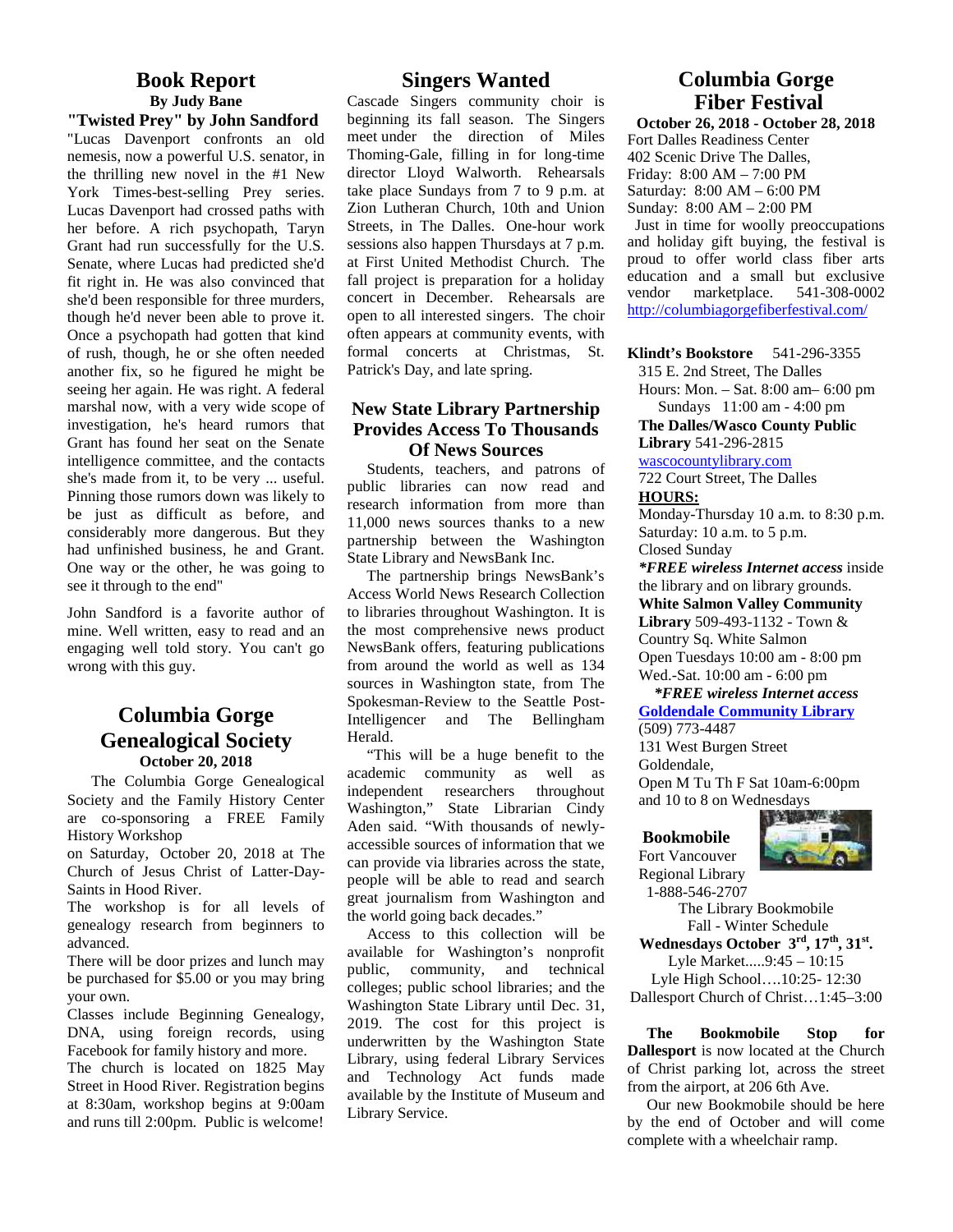#### **Community Council Corner** By Pj Sisseck **Community Council Report for Meeting 13 September 2018**

Frank T. Hewey, Code Compliance  $\frac{m}{\text{positive}}$ Officer with the Klickitat County  $\frac{1}{10}$  or Building Department, was our guest  $\frac{d}{dx}$ speaker. He issued a map showing  $\frac{\text{nam}}{\text{for } \text{th}}$ locations of fifteen active cases in the Dallesport area, ranging from RVs being used as residences outside of approved parks, trash, demolition debris, excess and non-running vehicles, and nuisance complaints such as noise and vermin.

He explained that his department is complaint-driven, meaning if you do not report your concerns, he cannot act on them. One can make their complaints anonymously, and all complaints are considered confidential. It is required are held<br>that the Complainant live within five meeting. that the Complainant live within five miles of the offending property, and that a proper form be used.

Mr. Hewey is "not in the business of making people homeless", and does follow a process of remediation. If the situation can be cleaned up to the satisfaction of the Code, the complaint is dismissed. But sometimes it comes down to eviction of persons who will not comply with the regulations. One of these evictions occurred recently,  $\frac{1}{6}$ because the situation had become  $\frac{0}{1}$ dangerous to the neighborhood. Note to property owners and landlords – you are liable should there be an injury traced to the condition of your rental unit, so do monitor your tenants, please!

A great deal of expense goes into abatement of hazardous situations. The current county budget is \$22,000 – already spent for the year, mostly on one site. The budget increases to \$130,000 next year, which is significant. But, there are currently 185 cases under investigation throughout Klickitat County (and one very busy person trying to catch up on the backlog). In the ten months Frank Hewey has been on the job, he has made significant progress on a very difficult matter.

 More information and forms can be found on the Klickitat County website. http://www.klickitatcounty.org/211/Code -Compliance

The Small Arms Range is around 30% complete, with a target (pun intended) opening date of around 1 December. Additional baffles are being mounted, creating a "no blue sky" venue, so no lead will leave the range. There are to be ten rifle positions, and five pistol positions. Staffing will be by the Sheriff's Posse, with additional with additional volunteers to be trained in all safety regulations.

The next meeting of the Dallesport- Murdock Community Council is scheduled for **11 October, 7 PM, Community Center on 6th.** If you are interested in running for one of three positions with terms expiring this year, do come to the meeting, and toss your name in the hat! Elections are scheduled for the November meeting.

# **Upcoming Council Elections**

Each year, 3 positions on the 9-person community council are up for election. This year Bill Clark, MaryAnn Pauline, and Caleb Hotchkiss have their terms expiring. All have expressed an interest in running for re-election. The elections are held prior to the November Council Intent to run must be submitted to the Council on or before the October meeting. Write-ins are accepted on Election Day. Eligibility for the council include being a resident, real estate leaseholder and/or property owner living in the Dallesport/Murdock community for at least 6 months and be a registered voter in good standing in the community. If you are interested, look for the notice and form in the post office or contact Kim McCartney at kmccartney@charter.net or 509-594-6195 to register your desire to be on the council.

#### **Thanks Volunteers**

We had a great year selling ice cream. We worked really hard and had some fun and cleared over \$1800 this year. We sold ice cream at the Dallesport Fly In, the Show in the Shade, and the Dallesport Drags. Stars of the ice cream sales team include Ron Sisseck, Bill  $\frac{Agg}{g}$ Clark, Dave McNeal, Mary Ann Pauline, Jess Jones, and especially Cathy McCartney, Lynn Kadlec, Becky Wood and Alana Wood.

#### **Dallesport Water Dist.**

P.O. Box 131

Dallesport, WA 98617 If you have any questions regarding your water system, please feel free to contact. Lane Goodenough, District Manager 541- 980-6756 dwdmanager@gmail.com or

Austin Wilson, DWD Clerk 541-980-

6514,or dallesportwater@gmail.com Clerks office hours: 8:00am to 1:00pm that will repeat t<br>Mondov thru Thursday Monday thru Thursday. **Monthly meetings are held on the 2nd Wednesday of every month at 6:00pm at the Dallesport Community Center.**



**Dallesport/Murdock Fire Dept. Breakfast October 20th . 7-10 am Dallesport fire station All proceeds go to the Dallesport Fire Department Building Fund….. Biscuits and gravy… or Pancakes Coffee & Juice… \$5.00 per Person**

#### **Dallesport Thieves**

There have been several reports of bags of bottles and cans being stolen out of the yards of Dallesport residents. If you expect to get your deposit refund it would be wise that you keep them in a safe place such as your garage, the trunk of your car, or inside your home. Also, if you rinse them before bagging, they won't attract insects, and won't be messy when they are returned for the deposit refund, or recycled.

 There have been increased car prowls too, so be sure not to leave any valuables in your car, and keep the doors locked.

#### **Nationwide Wireless Emergency Alert Test**

The Federal Emergency Management Agency (FEMA), in coordination with<br>the Federal Communications **Communications** Commission (FCC), will conduct a nationwide combined test of the Wireless Emergency Alert (WEA) and Emergency Alert System (EAS) on **Oct. 3, 2018\* .**

 At 2:18 p.m. EDT on Oct. 3, FEMA will begin sending a WEA test message to WEA-capable wireless devices, and most handsets will receive the alert within a few minutes. The test message will state: "THIS IS A TEST of the National Wireless Emergency Alert System. No action is needed." The alert will have a special tone and vibration that will repeat twice. There is no charge<br>to receive the message. message.

 This will be the first national WEA test. More information is available https://www.fema.gov/emergencyalert-test.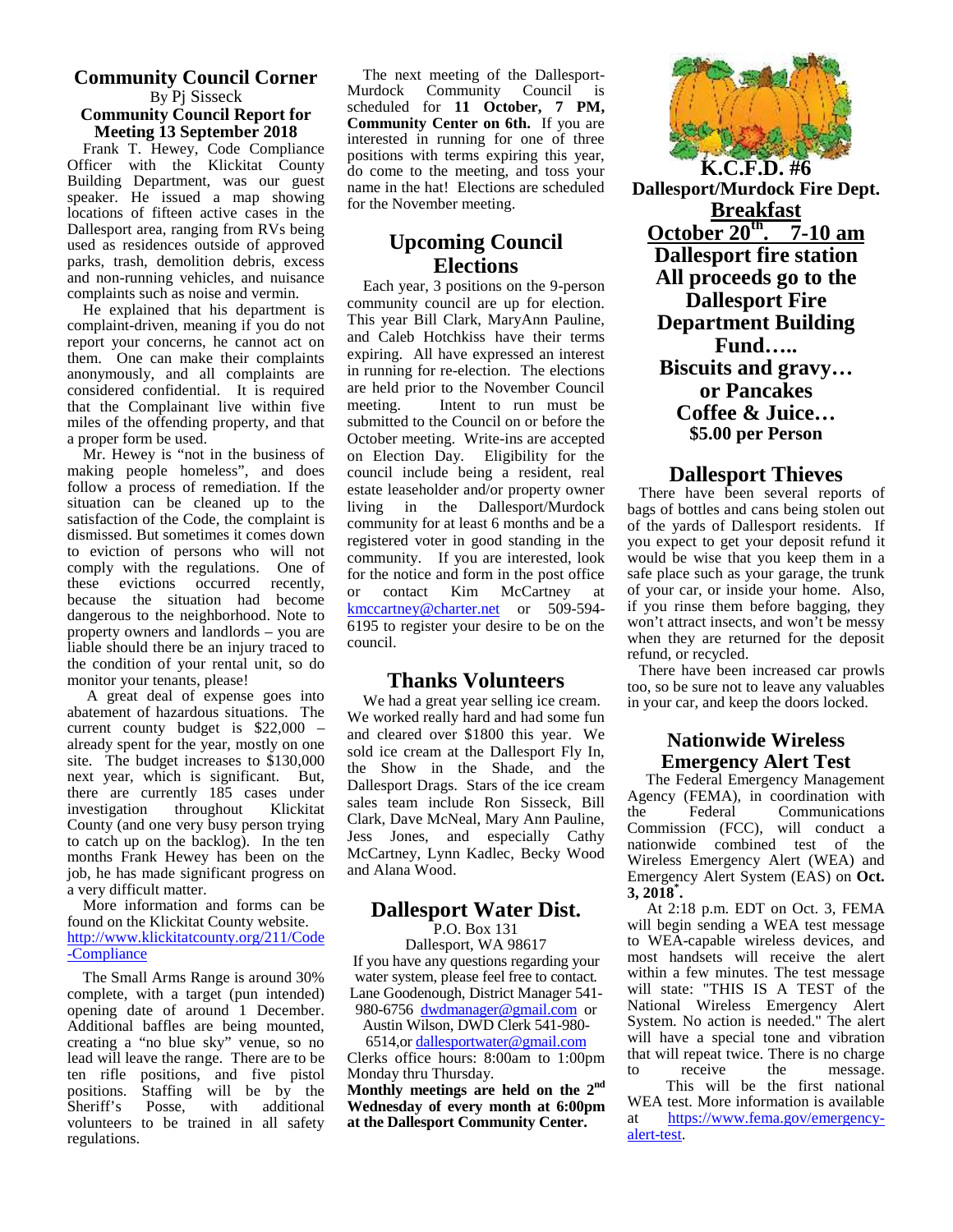#### **Mt Adams Transportation New Fixed Bus Routes**

**A young family boards the Mt. Adams Transportation Service bus at Pioneer Center. The bus system now runs from 7 a.m. to 7 p.m., with stops in White Salmon, Bingen, and Hood River. (photo by Sharon Carter)**

#### By Ken Park

The wheels on the

bus go around and round, round and round. The wheels on the bus go around and round, all through the Gorge!

That's right, as of Sept. 3, Mt. Adams Transportation Service has a fixed bus route for all residents that goes from White Salmon to Bingen to Hood River, Columbia making roughly 10 loops to designated bus stops a day. **The bus will run from 7 a.m. to 7 p.m., Monday-Friday, and the fare will cost \$1; children under 6 are free. A second route that goes from Goldendale to The Dalles** began on Sept. 4.

"These new fixed-route services are made possible through the Washington State Department of Transportation Regional Mobility Grant that we were awarded, as well as support for matching funds from Klickitat County. The project is designed to improve connectivity between counties and regional population centers and reduce rural inaccessibility by providing operating assistance for new fixed service bus routes that increases access to employment, medical services, education, shopping, and other aspects crucial to quality of life," said Sharon Carter, director of Mt. Adams Transportation Services.

These new bus routes will connect riders with other public transit services, such as the Columbia Area Transit (CAT) and the Columbia River Express (CRE) that can take travelers into other areas in the Columbia River Gorge, as well as Portland and Vancouver.



"Klickitat County has worked very hard to create an accessible, efficient and easy to use transit system, which isn't easy to do in rural areas like this, but is necessary," said Kathy Fitzpatrick, mobility manager for Mid- Economic Development **District** 

"Adding this transit option to our communities will give people a new level of freedom and access that they didn't have before. Seniors, folks with disabilities or suspended licenses, kids and those who chose not to drive, now have a cost-effective option to get where they need to go, whether that's a trip to the doctor, school or the grocery store," said Fitzpatrick.

Prior to this new bus system, people would use the Dial-A-Ride bus, which wasn't very reliable.

In terms of the bus fare, for those who don't carry cash on them, there is a smartphone app called Hopthru, where you can purchase tickets to be scanned when you board the bus. Eventually, there will be physical bus passes available to individuals; employers can buy annual passes for their employees as well.

"Housing is a big issue in the Gorge, many people work in this area but can't afford to live here so they commute from other areas, this new transit system gives another option to those commuters," said Fitzpatrick.

More urban areas, like Portland, Seattle, and Los Angeles have been

working hard at making their cities more public transit or ride-sharing friendly, both to reduce traffic and address the impact on the environment by individually driven cars. Los Angeles recently introduced electric scooters to its city streets, while Portland and Seattle have been experimenting with bikes its citizens can rent, as well as access to ride-sharing companies like Uber and Lyft.

So, the question remains, what is the future of transportation for White Salmon, Bingen and other rural areas in trying to address public transportation?

"The future of transportation in our communities is not just this bus system, there are other alternatives we would like to see, but for now making the bus system successful is the first priority," said Fitzpatrick.

For more information about the Mt. Adams Transit System, you can check their website at http:// www.gorgetranslink.com/ or the county website

https://www.klickitatcounty.org/363/Mo unt-Adams-Transportation-Service- MATS.

 Or you may contact our Title VI Coordinator and Director of KCSS at 509-773-3757 or 509-493-3068 (TTY 7- 1-1), or contact us by email.

*Reprinted with permission from the Goldendale Enterprise*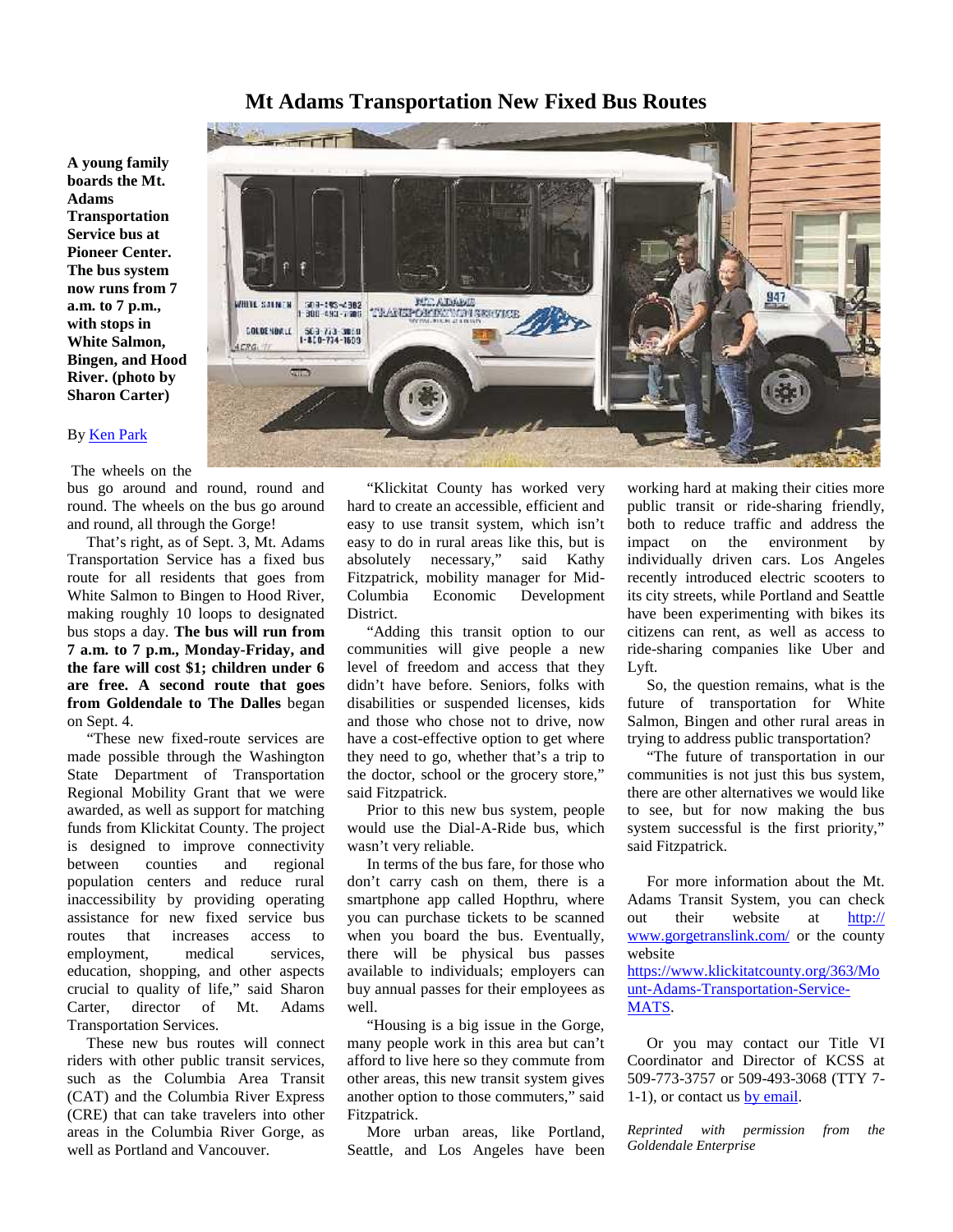

For the latest information on Lyle School District, visit the website for the school district. **http://www.lyleschools.org**

# **We're Having a House Warming!**

In a small district like Lyle, the staff has to work hard to provide exciting electives for our students. This year, we're very fortunate to have hired a multi-talented person, Ms. Katie Gibson, who teaches a state-required core subject, mathematics, and who is also certified to teach an elective that we haven't been able to offer in a while.

If you've never heard of Family and Consumer Science Education (FACSE), you'll probably recognize it by its former name, Home Economics. Ms. Gibson is teaching 20 high school students in two periods of FACSE this semester, with a focus on culinary skills. Some of the areas she will focus on this year are Food handlers' qualifications; Job/employment skills; food preparation and presentation; nutrition and dietary planning; budgeting, and other life skills. And she'll also teach middle school math classes every day.

Ms. Gibson has thoroughly searched the old Home Ec room and found a lot of usable equipment – but there are quite a few items still needed. So, we thought, wouldn't it be fun to throw a virtual housewarming for the new FACSE classes? Right!

Katie has identified the most-needed equipment. She has already received donations of a refrigerator, two microwaves and a blender, so we're off to a great start.

If you can provide any of the following items, email her at Katie.gibson@lyleschools.org. Thanks!

#### **Things we need**:

1 microwave 3 electric griddles 1 toaster Any other small kitchen appliances people want to donate (already have blenders, crock pots and hand held mixers) Baking (cookie) sheets Cake pans (round, square, rectangle) 2 and 4 cup glass liquid measuring cups 3 sets of good quality knives 3 Cooking thermometers 3 basters

3 sets large and small rubber scrapers Steel wool (SOS Brillo type) Broom Dust pan Dish soap Fingernail brushes Laundry detergent Liquid bleach Dryer sheets Ziploc type bags (sandwich, quart and gallon size) Parchment paper Paper bowls and plates

**(Klickitat, Lyle Against Substance Abuse Coalition) Oct. 17<sup>th</sup>. 5 - 6:30 pm** Meets the 3<sup>rd</sup> Wed of each month. Alternates between Klickitat and Lyle

> **The Library Bookmobile--- Fall - Winter Schedule Wednesdays October 3rd, 17th, & 31st. Lyle Market.....9:45 – 10:15 Lyle High School 10:25- 12:30 Dallesport Church of Christ.....1:45–3:00**

**Dallesport PTO Meeting Tue, Oct. 2nd . 2:45pm – 3:45pm Monthly on the first Tuesday School Board meetings will be held @ 6pm on the fourth Wednesday Oct. 24, 2018**  *Support your school and attend a meeting.*

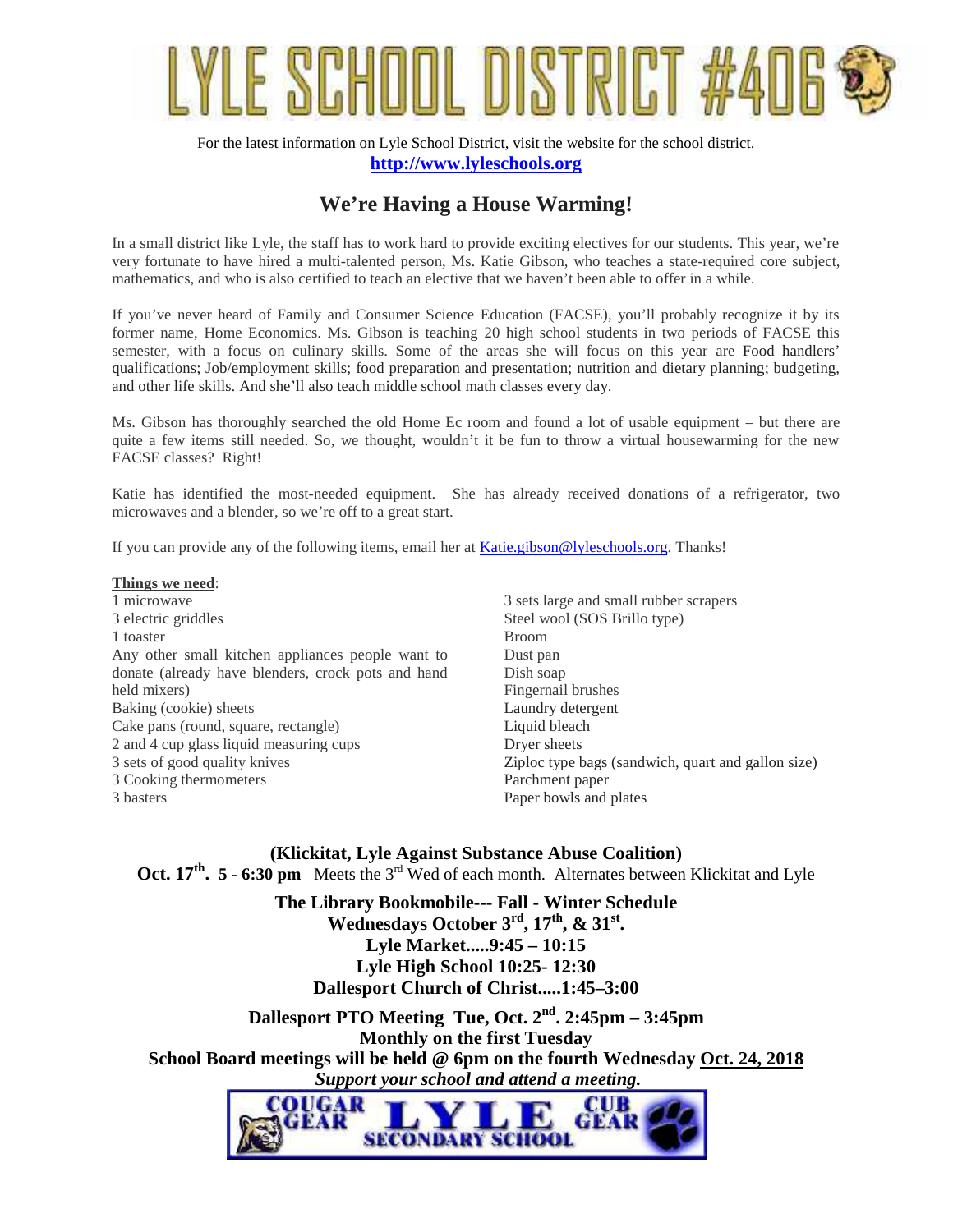#### **Lyle Craft Bazaar Nov 3rd & 4th 2018 First of the season.**

Lyle will be having their annual Christmas Craft Bazaar. We will have a quilt Raffle & lunch will be available. Vendors wanted. Tables available at \$10.00 a day, or \$15.00 for both days. Lyle Activity Center Hwy 14th 3rd St. **Hours are from 9-5 on Friday & 9-4 on Saturday.** Contact: Karen Beck 541-490-5673

#### **Farmers Market 2018 Every Saturday through Oct 14th .** 9:00 AM **- 1:00 PM**  $^{10}$

**Last one of the year**

http://www.thedallesfarmersmarket.com City Park 5th and Union St The Dalles Contact Information: 541-965-3658

#### **"Rustler's Rendezvous"**

**October 6th 2018 5:30 pm - 9:00 pm**<br>Annual Live & Silent Auction Annual Live & Silent Auction Fundraiser Columbia Gorge Discovery Center & Museum's 11th Annual "Rustler's Rendezvous"

All proceeds support the Columbia Gorge Discovery Center & Museum (This is a 21 and older event.)

Tickets are \$45 per person, \$400 per table for 10

Doors open at 5:30 pm Dinner starts 6:30 pm and Live auction kicks off at 7:10 pm

Music by DJ Randy Haines

Tickets or Tables available by calling 541.296.8600 #201 or purchase online below.

Columbia Gorge Discovery Center & 5000 Discovery Drive The *Dalles,*

# **Shaniko Ragtime & Vintage Music Festival** Contact:

**October 5, 2018 - October 7, 2018** Musicians from Oregon, California, Washington, and as far away as New Hampshire come together to celebrate for our 16th annual Shaniko Ragtime & Vintage Music Festival.

Shaniko, Oregon and Madras, Oregon

## **Eagles Auxiliary Flea Market**

**October 6, 2018 9:00 AM - 3:00 PM** The Dalles Eagles Lodge 2006 W 7th St The Dalles Vendor Fee: \$10.00 per table / \$5.00 for

extra space. Reserve by October 10th. CONTACT: 541-993-6163

#### **Maryhill Museum of Art – Car is King Weekend October 6, 2018 - October 7, 2018** http://www.maryhillmuseum.org

#### **20th Annual Concours de Maryhill OPEN CAR SHOW**

**October 6, 2018 9:00 AM - 6:00 PM**

http://goldendalemotorsports.org Event Dinner at 4 PM; Tickets \$18 For questions or additional information: Facebook.com/goldendalemotorsports Contact: Dennis 509-539-2557

#### **Hood River Valley Harvest Fest**

**October 12, 2018 - October 14, 2018** Hood River Port – Exit 63 off Interstate 84 Hood River, OR Come with a partner or solo. Light Friday: 1:00 PM – 6:00 PM, Saturday: 10:00 AM – 6:00 PM, Sunday: 10:00 AM – 5:00 PM registration preferred but not required. Celebrate Hood River's harvest season at the 36th annual Hood River Valley Harvest Fest. This old-fashioned fall festival brings together more than 120 vendors offering local produce and food products, arts and crafts, wine, cider, and beer tastings. Admission fees: Adults \$6.00 per day, Seniors \$3.00 (FRI), \$5.00 (SAT & SUN) Active Military \$3.00 (FRI), \$5.00 (SAT & SUN) Children under 12 FREE Contact: Hood River County Chamber of Commerce 541-386-2000

#### **Gorge Fruit & Craft Fair October 20, 2018 - October 21, 2018 10:00 AM – 5:00 PM**

Hood River Fairgrounds (near Odell) 3020 Wy'east Road Hood River, Oregon The Gorge Fruit and Craft Fair features arts and crafts, gourmet foods, fresh Hood River fruit, flowers, baked goods, local wines, jewelry, furniture, plants and flowers, soft goods, and much more – all grown, made or crafted in four Oregon and Washington counties of the central Columbia River Gorge. 541-354-2865 or www.hoodriverfair.com or

www.hrfair.hrecn.net

#### **Renken Farms Harvest Fest October 21, 10:00 AM - 5:00 PM**

Renken Farms 3050 Three Mile Road The Dalles, Oregon

Petting zoo, wagon rides, fresh apple cider, live music, scarecrow making, children's story time, food and more. Admission is FREE. Proceeds benefit Great 'n Small Child Development  $\frac{u}{g}$ Center at MCMC. Contact:  $541-296-$ 7579 or renkenfarms.com

#### **Oregon Veterans Home Craft Bazaar October 27, & 28, 2018 9:00 AM -**

**3:00 PM** Oregon Veterans Home invites you to attend their fall craft bazaar! 700 Veterans' Drive The Dalles, OR Contact 541-296-7190

#### **Maryhill Museum of Art – Tango at Maryhill**

**October 27, 2018 6:00 PM - 9:00 PM** http://www.maryhillmuseum.org

Beginning, novice and more experienced dancers are invited to take a lesson at 6 p.m. followed by dancing until 9 p.m. refreshments included. Cost: \$7 members / \$10 non-members. Preregister in advance, call 509.773.3733 ext. 25. To gain entry after hours, please use entrance to the Mary and Bruce Stevenson Wing just off the Cannon Power Plaza. Program repeats March through October. Check the Maryhill calendar or http://gorgedance.com/ for dates. Maryhill Museum of Art | 35 Maryhill Museum Drive, Goldendale, WA Contact 509-773-3733 Admission: \$7 members / \$10 non-members

#### **Haunted House**

**October 30, 2018 - October 31, 2018** Flagstone Senior Living Fundraiser 12:30 to 7:30 PM ON WEDNESDAY October 31<sup>st</sup>

\$1 suggested donation for Haunted House (Haunted House time is 5:30-7:30 PM) \$5 suggested donation for a Drink and a Brat \$2 suggested donation for Hotdog or Pop…AND FREE... CANDY CANDY CANDY

All proceeds will go to Spirit 45 WWII and the Gorge Veterans Museum in The Dalles 3325 Columbia View Drive The Dalles, OR

#### **Haunted House Hours: October 30-31st 5:30 - 7:30 PM**

North Wasco County School District Office 541-506-3420

#### **Downtown Trick or Treat Oct. 31st, 3-5pm Monsters In The Park After Dark**



**5-7pm**

Free for all ages!!! Come join us AFTER the Downtown Trick or Treat event for some free food, drinks, and a costume contest, along with game booths crafts and activities for the kids. The Dalles City Park (5th & Union St.) from 5pm– 7pm Presented by Northern Wasco County Parks & Recreation District and Kidz Dental Zone.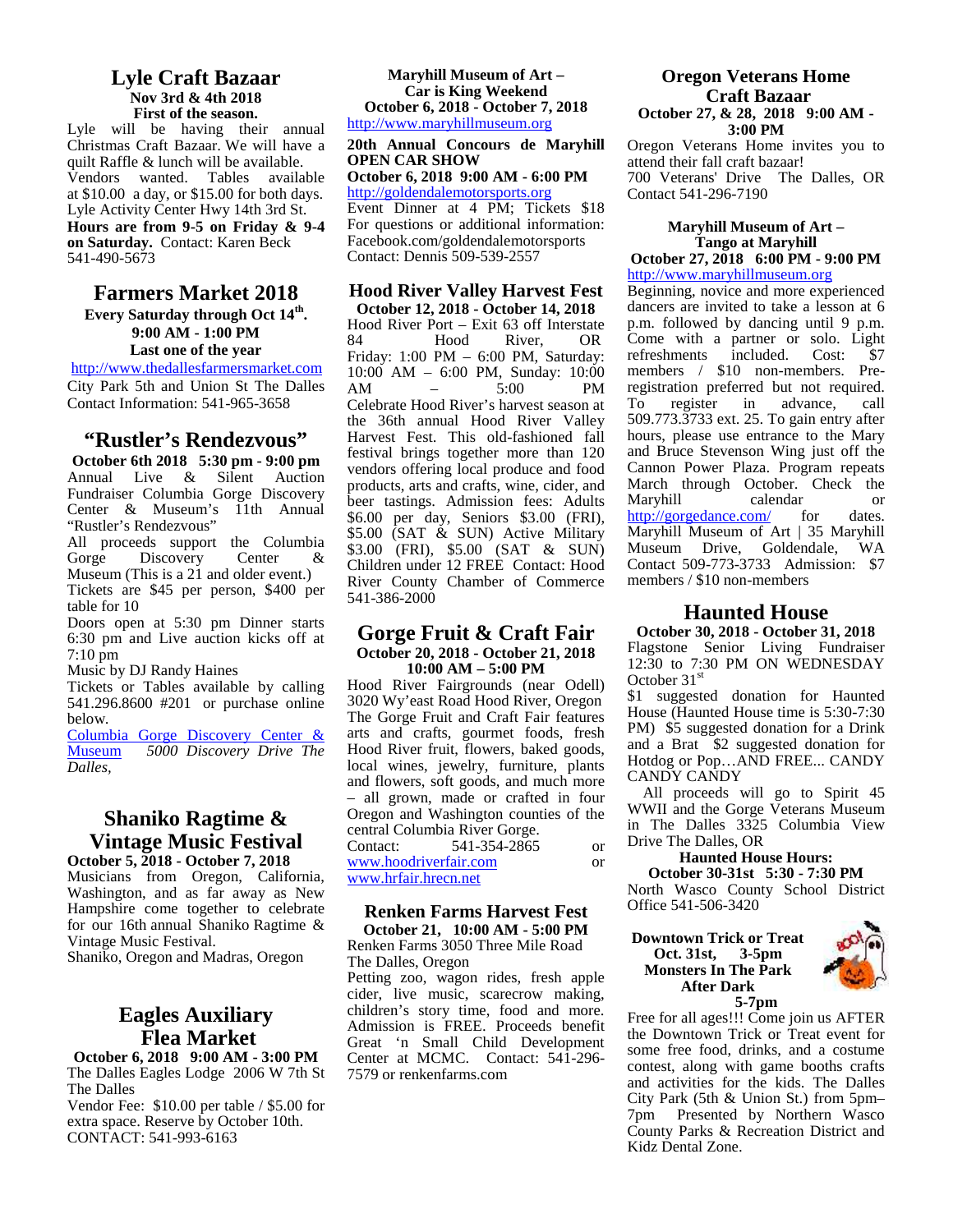# **Dallesport-Murdock Community Calendar**<br>Dallesport-Murdock Fire Dept. KCFD#6 Dallesport-Murdock Community Co

 **Dallesport-Murdock Fire Dept. KCFD#6 Dallesport-Murdock Community Council 630 Central Ave. P.O. Box 215 767-1252 136 6th Ave. P.O. Box 8**

**Post Office hours are 8am-2pm M-F Sat. 7:30am-11:00 for package pick up only Phone 767-1577**

| October 2018                                                                                                       |                                                                                                             |                                                         |                                                                                                                                                                         |                                                                                          |                                                                         |                                                                                                                                    |  |  |  |  |
|--------------------------------------------------------------------------------------------------------------------|-------------------------------------------------------------------------------------------------------------|---------------------------------------------------------|-------------------------------------------------------------------------------------------------------------------------------------------------------------------------|------------------------------------------------------------------------------------------|-------------------------------------------------------------------------|------------------------------------------------------------------------------------------------------------------------------------|--|--|--|--|
| <b>Sun</b>                                                                                                         | <b>Mon</b>                                                                                                  | <b>Tue</b>                                              | <b>Wed</b>                                                                                                                                                              | <b>Thu</b>                                                                               | Fri                                                                     | <b>Sat</b>                                                                                                                         |  |  |  |  |
| <b>AA Meetings</b><br>Wednesdays<br>and Sundays<br>7pm Lyle<br><b>School Library</b><br>625 Keasey<br>360-870-3321 | 11<br><b>Lyle Lions Club</b><br>meeting.<br>Potluck at 6:00<br>pm; Mtg. at<br>6:30 pm. Call<br>509-365-2921 | 2<br><b>Senior Lunch</b><br><b>Lyle 11:30am</b>         | 3<br><b>Bookmobile</b><br><b>Lyle Market</b><br>$9:45-10:15$<br><b>Lyle High School</b><br>10:25-12:30<br>Dallesport Church of<br>Christ 1:45-3:00                      | 4                                                                                        | 5<br><b>Senior</b><br><b>Advisory</b><br><b>Meeting</b><br>10:30am-12pm | 6<br><b>First Saturday</b><br><b>Breakfast</b><br><b>Lyle Lions</b><br><b>Club</b><br>$7am-10am$<br><b>Everyone</b> is<br>welcome! |  |  |  |  |
| $\overline{7}$                                                                                                     | 8<br><b>Indigenous</b><br><b>Peoples' Day</b>                                                               | <u>lg</u><br><b>Senior Lunch</b><br><b>Lyle 11:30am</b> | 10<br>Fire Dist. Biz<br>Meet 6pm<br><b>Commissioners</b><br>Meet 7pm<br><b>Water Dist.</b><br>Meet 6pm                                                                  | 11<br><b>Community</b><br>Council<br><b>Meeting 7pm</b>                                  | $ 12\rangle$                                                            | 13                                                                                                                                 |  |  |  |  |
| 14                                                                                                                 | 15                                                                                                          | 16<br><b>Senior Lunch</b><br><b>Lyle 11:30am</b>        | 17 <br><b>Bookmobile</b><br><b>Lyle Market</b><br>$9:45-10:15$<br><b>Lyle High School</b><br>10:25-12:30<br>Dallesport Church of<br>Christ 1:45-3:00                    | 18                                                                                       | 19<br><b>Airport Board</b><br><b>Meeting 7am</b><br>@Airport            | 20<br><b>Fire Dist</b><br><b>Breakfast</b><br><b>Fundraiser</b><br>@ Fire Hall<br>$7-10am$                                         |  |  |  |  |
| 21                                                                                                                 | 22                                                                                                          | 23<br><b>Senior Lunch</b><br><b>Lyle 11:30am</b>        | 24                                                                                                                                                                      | 25                                                                                       | 26                                                                      | 27                                                                                                                                 |  |  |  |  |
| 28                                                                                                                 | 29                                                                                                          | 30<br><b>Senior Lunch</b><br><b>Lyle 11:30am</b>        | 31<br><b>Bookmobile</b><br><b>Lyle Market</b><br>$9:45-10:15$<br><b>Lyle High School</b><br>10:25-12:30<br><b>Dallesport Church of</b><br>Christ 1:45-3:00<br>Halloween | <b>Volunteer Firefighters meet</b><br><b>Tuesdays</b><br><b>6pm</b> Dallesport Fire Hall |                                                                         |                                                                                                                                    |  |  |  |  |